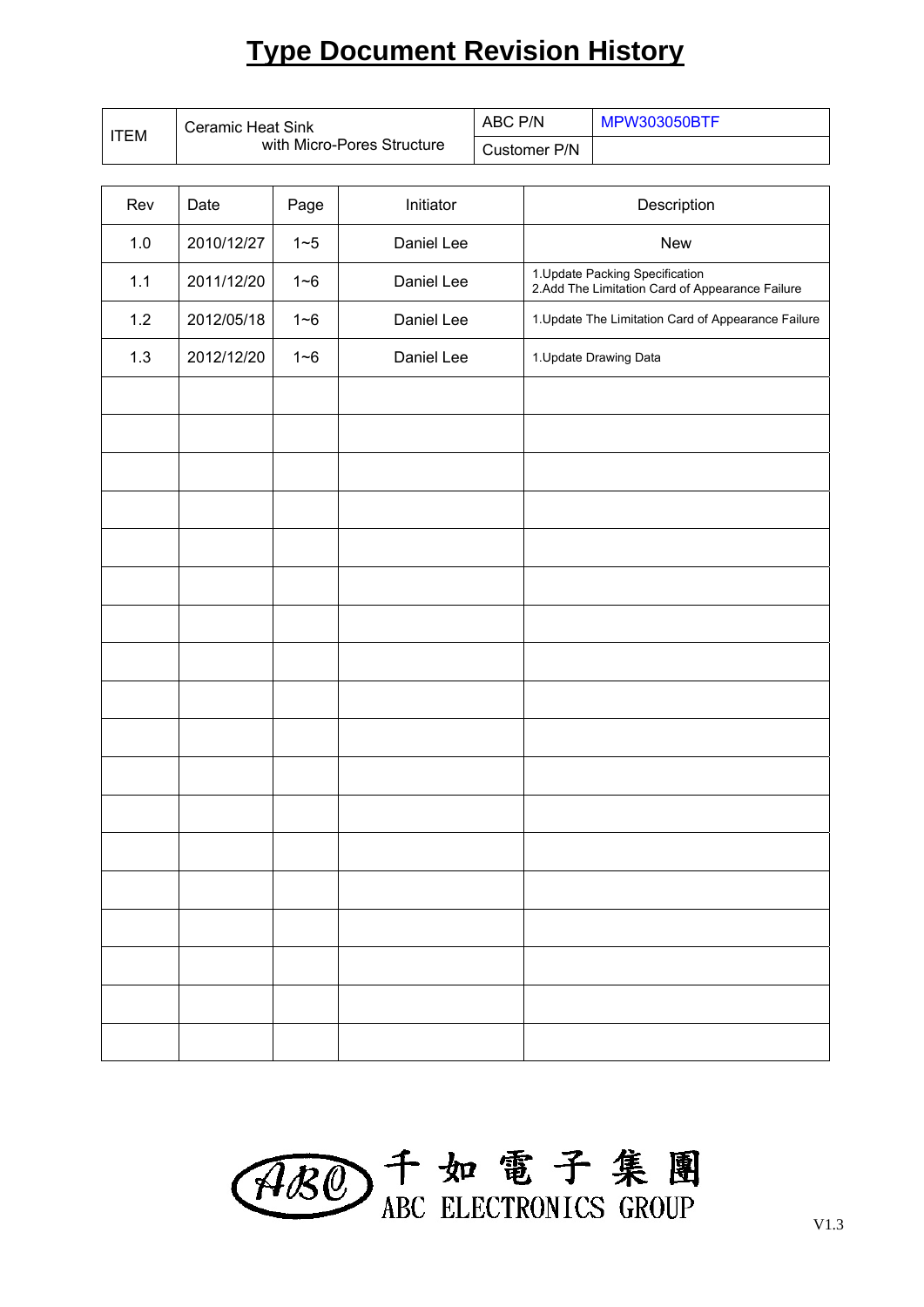#### **Drawing Data**





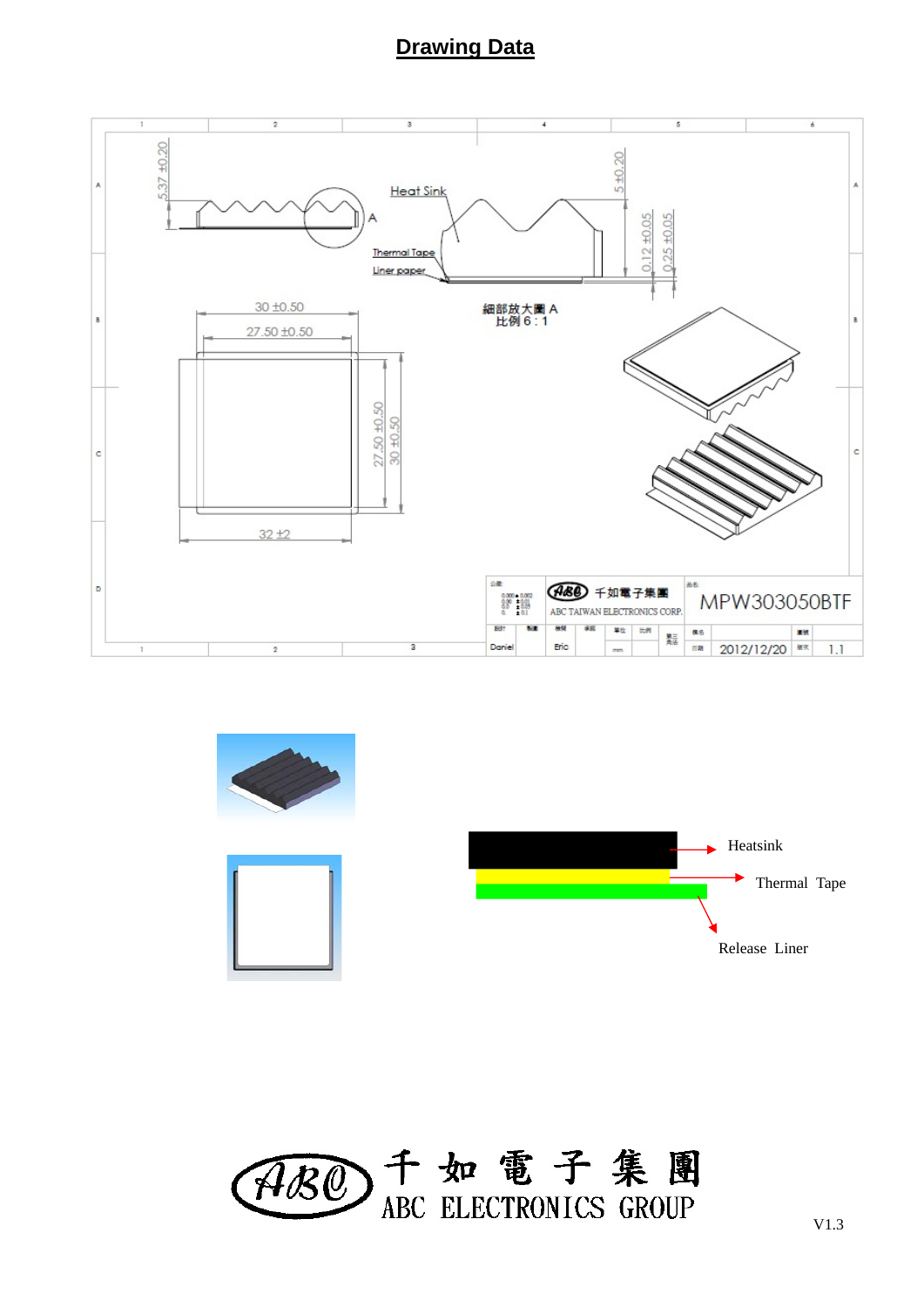### **Ceramic Heat Sink Technical Data Sheet**

| Main features           | Item                                    | Unit                | Value                          | Method                     |
|-------------------------|-----------------------------------------|---------------------|--------------------------------|----------------------------|
| Product                 |                                         |                     | <b>Ceramic Heat Sink</b>       | with Micro-Pores Structure |
| Product code            |                                         |                     | MP-SIC                         |                            |
| Color                   |                                         |                     | Gray                           |                            |
| specific gravity        |                                         | g/cm <sup>3</sup>   | 2.7                            | <b>CNS619</b>              |
| Porosity                |                                         | $\%$                | 30                             | <b>CNS619</b>              |
|                         | Water absorption                        |                     | 15.77                          | <b>CNS619</b>              |
|                         | Mohs' hardness                          | N/mm <sup>2</sup>   | $5 - 6$                        | <b>DIN EN101-1992</b>      |
| Mechanical properties   | Flexural strength                       | kgf/cm <sup>2</sup> | 47.5                           | CNS12701(1990)             |
|                         | <b>Bulk density</b>                     | g/cm <sup>3</sup>   | $1.6 - 2.0$                    | CNS2893(1969)              |
|                         | Resistance insulation                   | Ω                   | $20*10^6$                      | ASTM D257                  |
|                         |                                         |                     |                                |                            |
|                         | Thermal conductivity                    | $w/m-k$             | $5 - 6$                        |                            |
|                         | Maximum operating<br>temperature        | $\mathcal{C}$       | $500$                          |                            |
|                         | Linear thermal expansion<br>coefficient | $10^{-6}$           | 4.13                           | RT~300℃                    |
| composition<br>Chemical | Main composition                        |                     | <b>SiC</b>                     | 80%↑                       |
|                         | composition                             |                     | AL <sub>2</sub> O <sub>3</sub> | 10%↑                       |
|                         | composition                             |                     | SiO <sub>2</sub>               | $4\%$                      |
|                         | composition                             |                     | <b>Binding agents</b>          | $5\%$                      |

**Note - 1. Parameter values are not guaranteed.**

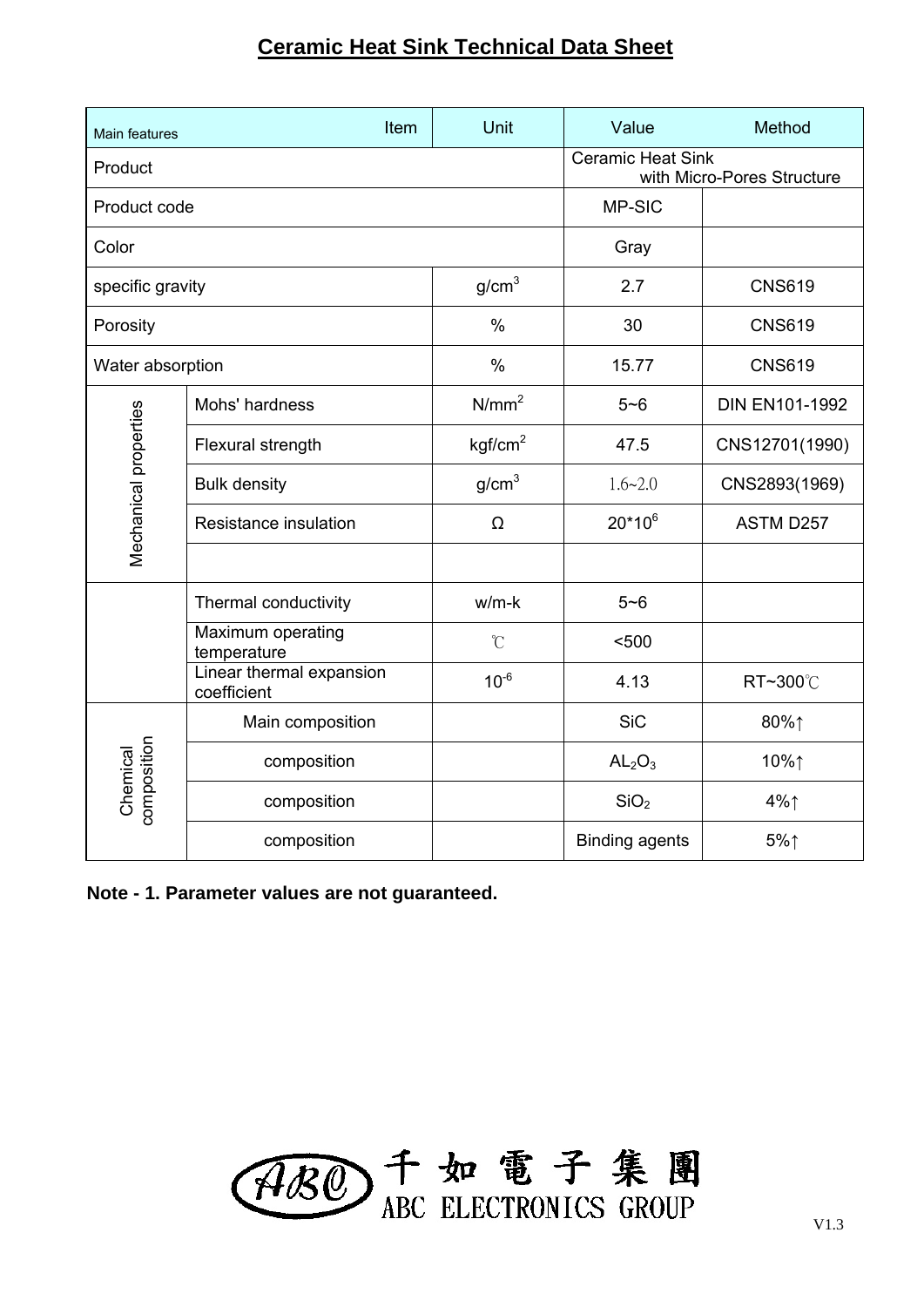#### **Thermal Tape Specification**

| <b>Part Number</b>                                            |                        | <b>TT-025</b>                                                                                                         |          | <b>Test Method</b> | <b>Remark</b>                               |  |
|---------------------------------------------------------------|------------------------|-----------------------------------------------------------------------------------------------------------------------|----------|--------------------|---------------------------------------------|--|
| Color                                                         | White                  |                                                                                                                       |          |                    |                                             |  |
| <b>Adhesive Type</b>                                          | <b>Acrylic Polymer</b> |                                                                                                                       | .        |                    |                                             |  |
| Carrier                                                       | <b>Fiber Glass</b>     |                                                                                                                       | $\cdots$ |                    |                                             |  |
| Thickness(mm)                                                 | Tape                   | 0.25                                                                                                                  |          | <b>ASTM D-3652</b> |                                             |  |
|                                                               | Liner                  | 0.13                                                                                                                  |          |                    |                                             |  |
| Density                                                       | (g/cm <sup>2</sup> )   | 1.42                                                                                                                  |          |                    |                                             |  |
| <b>Hardness</b>                                               | (Shore A)              | 45                                                                                                                    |          | <b>ASTM D-2240</b> |                                             |  |
| <b>Thermal Conductivity</b>                                   | $(W/m-k)$              | 0.8                                                                                                                   |          | ADTM D5470         |                                             |  |
| Operation Temp.                                               | $(\degree C)$          | $-40$ ~150(Short Term)<br>-40~90(Long Term)                                                                           |          | .                  |                                             |  |
| Insulation Strength                                           | (Volt/mm)              | 6500                                                                                                                  |          | ASTM D-149         |                                             |  |
| <b>Tensile Strength</b>                                       | (lbs.in)               | 180                                                                                                                   |          | <b>ASTM D-3759</b> |                                             |  |
| Elongation                                                    | $(\% )$                |                                                                                                                       | 5        |                    |                                             |  |
| $(1\text{kg}/0.5\text{in}^2)$<br><b>Static Shear Adhesion</b> |                        | 22°C PASS<br>70°C PASS                                                                                                |          | <b>ASTM D-3654</b> | 10,000 mins                                 |  |
| <b>Adhesion to Stainless Steel</b>                            |                        | 15 min RT                                                                                                             | 1991     |                    | 180 degree<br>0.05mm AI foil<br>22℃. 50% RH |  |
|                                                               |                        | 72 hr RT                                                                                                              | 2167     |                    |                                             |  |
|                                                               |                        | 15 min RT                                                                                                             | 1536     |                    |                                             |  |
| Adhesion to ABS                                               |                        | 72 hr RT                                                                                                              | 1755     |                    |                                             |  |
|                                                               | (g/25.4mm)             | 15 min RT                                                                                                             | 1840     | <b>ASTM D-3330</b> |                                             |  |
| Adhesion to PC                                                |                        | 72 hr RT                                                                                                              | 1950     |                    |                                             |  |
|                                                               |                        | 15 min RT                                                                                                             | 1400     |                    |                                             |  |
| Adhesion to PP                                                |                        | 72 hr RT                                                                                                              | 1650     |                    |                                             |  |
| <b>Shelf Life</b>                                             |                        | 12 months from date receipt by customer when stored in original<br>carton at 22 $\degree$ C and 50% relative humidity |          |                    |                                             |  |

**Note - 1. Parameter values are not guaranteed.**

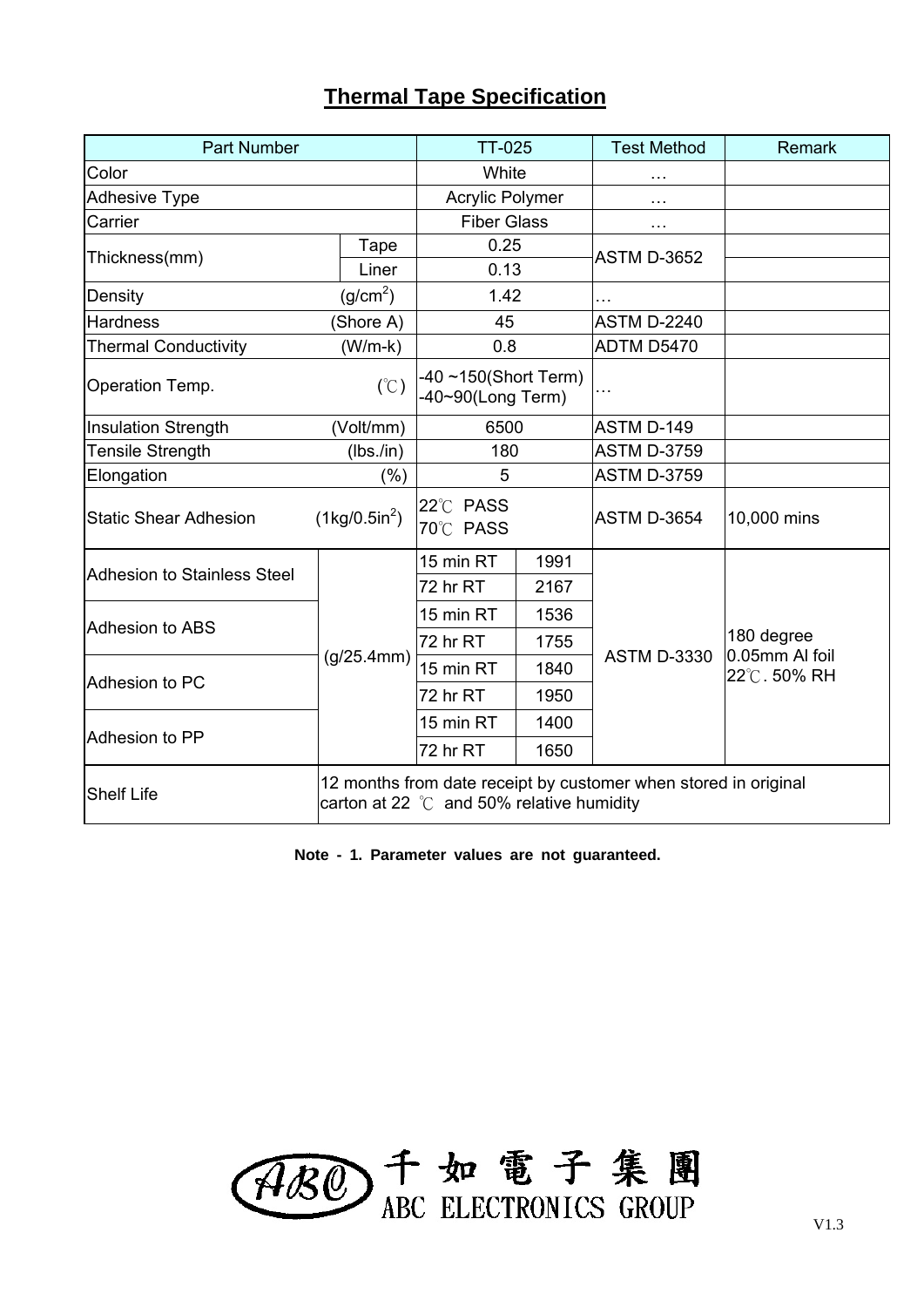## **The Limitation Card of Appearance Failure**

| <u> I ne Limitation Card of Appearance Failure</u>         |                                              |                                                            |  |                                                            |            |  |
|------------------------------------------------------------|----------------------------------------------|------------------------------------------------------------|--|------------------------------------------------------------|------------|--|
| P/N                                                        | Ceramic Heat Sink Series                     |                                                            |  | NO.                                                        |            |  |
| Item                                                       | Appearance Description & Inspection standard |                                                            |  | Date                                                       | 2012.05.18 |  |
| <b>Accepted Product</b>                                    |                                              |                                                            |  |                                                            |            |  |
|                                                            |                                              |                                                            |  |                                                            |            |  |
| Appearance Description: Crack<br>Limitation: Less than 2mm |                                              | Appearance Description : Burr<br>Limitation: Less than 2mm |  | Appearance Description : Hole<br>Limitation: Less than 2mm |            |  |
|                                                            |                                              |                                                            |  |                                                            |            |  |
|                                                            | Appearance Description : Deep Gary           | Appearance Description : Gary                              |  | Appearance Description : Light Gary                        |            |  |
|                                                            |                                              | Rejected Product                                           |  |                                                            |            |  |

- Appearance Description : Crack Failure : More than 2mm
- Appearance Description : Burr Failure : More than 2mm

Appearance Description : Hole Failure : More than 2mm

DRAWN | CHECKED | CONFIRMED

Daniel Jeffery Jeffery

Remark

TQ-056B